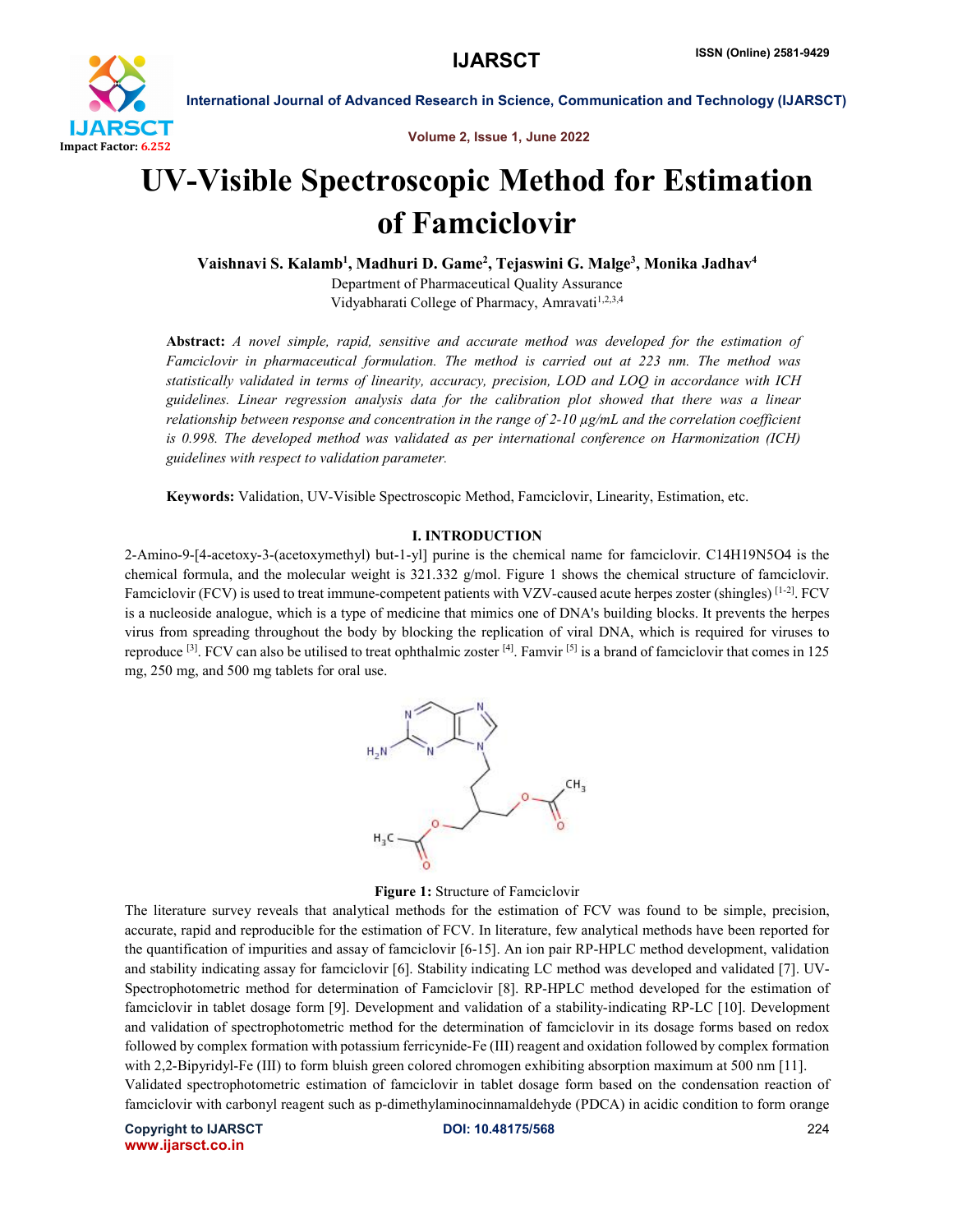

# Volume 2, Issue 1, June 2022

red colored chromogen with absorption maxima at 510 nm [12]. Development and validation of RP-HPLC method [13]. Validated spectrophotometric estimation of famciclovir in tablet dosage form based on the condensation reaction of famciclovir with carbonyl reagent such as p-dimethylaminocinnamaldehyde (PDAB) and vanillin in acidic condition to form orange yellow colored chromogen with absorption maxima at 480 and 470 nm respectively [14].

Spectrophotometric estimation of antiviral drugs (valacyclovir and famciclovir) in bulk and pharmaceutical dosage forms based on extraction with Tpooo analytical reagent [15]. Subsequently, an alternative simple, sensitive UV-visible spectroscopic method was developed and optimized to determine the assay of famciclovir in famciclovir drug substance.

# II. METHODOLOGY

Instrumentations: Scimadzu (UV-1800) double beam UV- visible Spectrometer with 1 cm Quartz cells and UV- probe 2.34 Software connected to a personal computer. Over the wavelength range of 200-400nm, zero order absorption spectra were observed.

# Materials:

The Ajanta Pharmaceutical Laboratories, Vapi, Gujrat provided the Famciclovir. FDA Ltd. Produced Famciclovir 250 mg tablet (Virovir 250 mg). The capsules were purchased at a nearby market. Throughout the experimental, ethanol was used.

# Preparation of Standard Solutions:

Accurately weighed 10 mg of Famciclovir was transferred to separate 10 mL volumetric flask and dissolved in 100 mL ethanol. The flasks were shaken and volume was made up to the mark with methanol to give solutions containing 100 μg/mL Famciclovir.

# UV-Visible spectroscopic Method:



#### Application to Marketed Formulation:

After twenty tablets, the average weight was calculated. The tablet was ground and blended well. Weighing and dissolving a powdered tablet containing 5 mg of FCV in 10 mL methanol After 15 minutes of sonication, the solution was filtered. Appropriate dilutions of the produced solution were made to prepare its working solution, which comprises 50g/Ml.

# III. METHOD VALIDATION

# 1. Linearity

Adequate dilution of standard stock solutions was analysed for each medication using the described procedures. The Beer- Lambert concentration range for FCV was discovered to be 2-10 µg/mL. The method's linearity data is shown in Table 1.

Copyright to IJARSCT **DOI: 10.48175/568** 225 www.ijarsct.co.in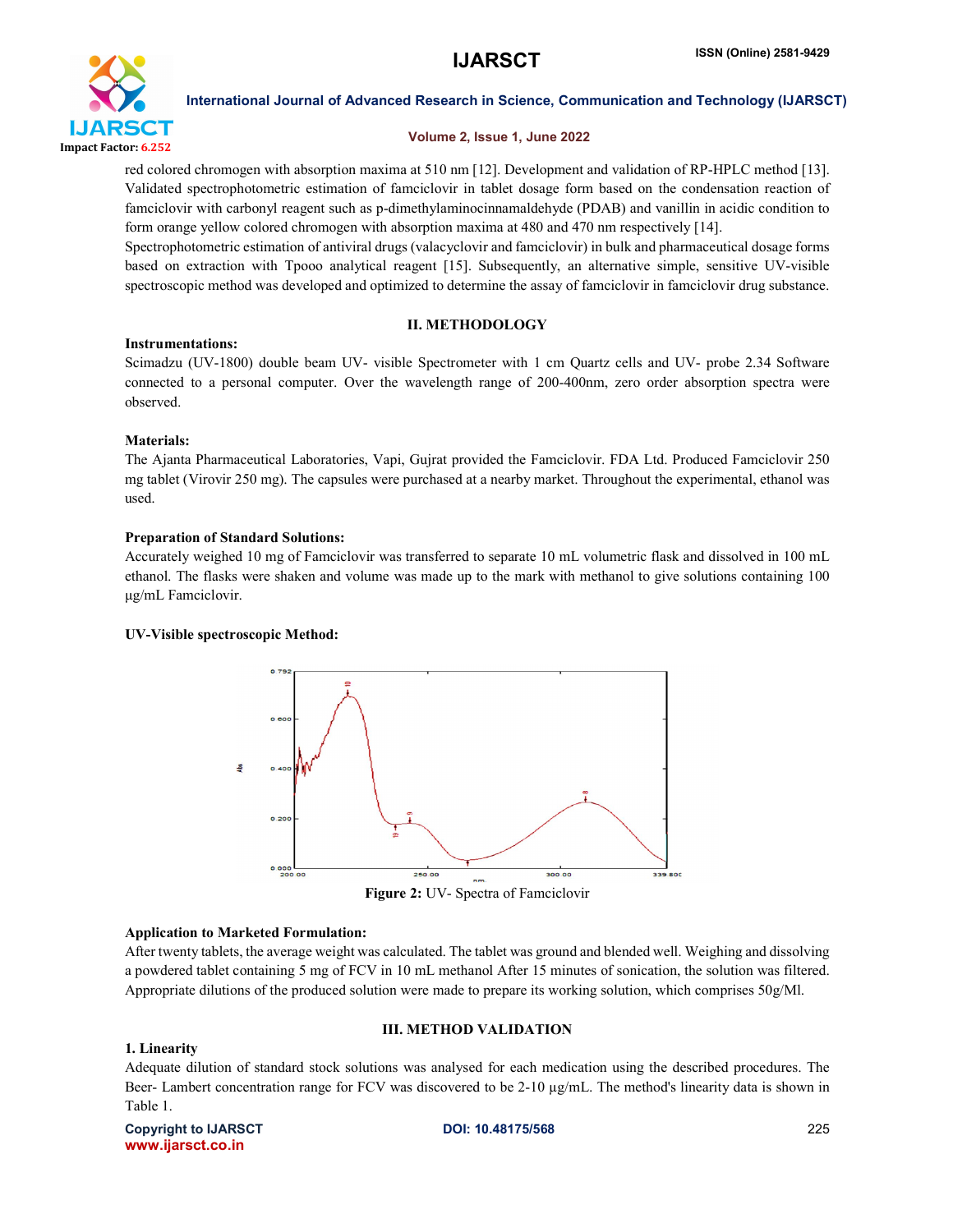

#### Volume 2, Issue 1, June 2022

| Table 1: Linearity Data for Famciclovir |                       |            |  |  |  |
|-----------------------------------------|-----------------------|------------|--|--|--|
| Sr. No.                                 | Concentration (µg/mL) | Absorbance |  |  |  |
|                                         |                       | 0.134      |  |  |  |
| 2.                                      |                       | 0.264      |  |  |  |
|                                         |                       | 0.421      |  |  |  |
|                                         |                       | 0.533      |  |  |  |
|                                         |                       | 0.681      |  |  |  |



#### Figure 2: Calibration Curve of Famciclovir

Concentration µg/mL

#### 2. Limit of Detection

The detection limit is determined by analyzing sample with known analyte concentration and determining the lowest concentration at which the analyte can be consistently identified.

LOD=  $3.3\times 6/S$ 

Where ϭ is the error of y-intercept and S is the slope of calibration curve.

#### 3. Limit of Quantitation

The quantitation limit is usually determined by analyzing sample with known concentrations and determining the lowest level at which the analye can be determined with acceptable accuracy and precision. Table 2 shows the result. LOQ=  $10\times$ σ/S

Where σ is the error of y-intercept and S is the slope of calibration curve.

| Parameter                     | Famciclovir |  |
|-------------------------------|-------------|--|
| Linearity range $(\mu g/mL)$  | $2 - 10$    |  |
| Correlation coefficient       | 0.998       |  |
| Slope                         | 0.068       |  |
| Standard error of y-intercept | $-0.001$    |  |
| $LOD$ ( $\mu$ g/mL)           | $-0.0485$   |  |
| $LOQ$ ( $\mu$ g/mL)           | $-0.1470$   |  |

#### 4. Accuracy

Recovery studies at 80%, 100% and 120% of test concentration were carried out according ICH guideline to check the accuracy of the proposed method. At each level, recovery study was repeated three times. Table 3 shows the results of recovered studies.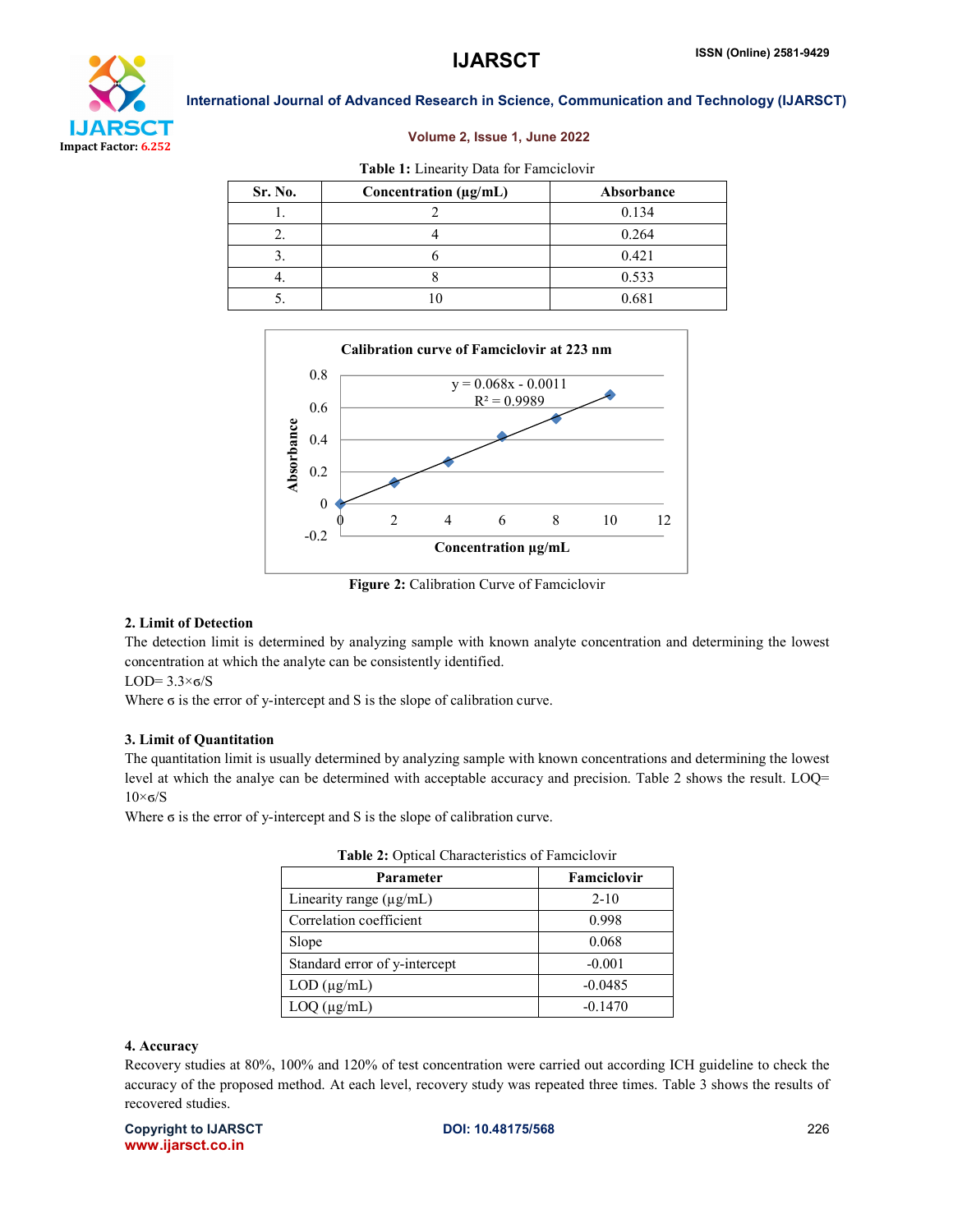

#### Volume 2, Issue 1, June 2022

| Recovery<br>Level % | Concentration $(\mu g/mL)$ |                  | % Mean recovery       | $%$ RSD |
|---------------------|----------------------------|------------------|-----------------------|---------|
|                     | Added                      | <b>Recovered</b> | $\pm$ SD              |         |
| 80                  |                            | 8.6              | $116.1697 \pm 0.148$  | 0.128   |
| 100                 |                            | 9.02             | $110.5516 \pm 0.3147$ | 0.287   |
| 120                 |                            | 9.62             | $102.1834 \pm 1.82$   | 1 78    |

# 5. Precision

Precision was checked in term of repeatability, interday, intraday precision. It was expressed in % RSD.

#### Repeatability

The repeatability was evaluated by assaying six times of sample solution prepared for assay determination. Percentage RSD was calculated.

| Concentration $(\mu g/mL)$ | Absorbance |  |  |
|----------------------------|------------|--|--|
| 10                         | 0.681      |  |  |
| 10                         | 0.699      |  |  |
| 10                         | 0.696      |  |  |
| 10                         | 0.689      |  |  |
| 10                         | 0.699      |  |  |
| 10                         | 0.665      |  |  |
| Mean                       | 0.688167   |  |  |
| <b>SD</b>                  | 0.013303   |  |  |
| %RSD                       | 1.93309    |  |  |

| Table 5: Result for Repeatability |  |  |  |  |
|-----------------------------------|--|--|--|--|
|-----------------------------------|--|--|--|--|

#### IV. RESULTS AND DISCUSSION

The FCV linearity range was found to be 2-10 g/mL, with a coefficient of correlation of 0.998. With a standard deviation of less than 2, a good percent recovery was achieved.

#### V. CONCLUSION

A simple spectroscopic approach for estimating FCV was developed. It was a precise, cost-effective, and accurate procedure. The method described could be utilised to calculate FCV in pharmaceutical preparations.

#### ACKNOWLEDGEMENT

The authors would like to thank Vidyabharati College of Pharmacy, Amravati for providing necessary facilities for research work. The authors would like to thanks Ajanta Pharmaceutical laboratories, Vapi for providing API sample Famciclovir.

### **REFERENCES**

- [1] Perry CM, Wagstaff AJ, Drugs., 1995, 50(2), 396-415.
- [2] Rashidi MR, Smith JA, Clarke SE, Beedham C, Drug Metab Dispos., 1997, 25(7), 805-13.
- [3] http://www.medicinenet.com/famciclovir/article.htm
- [4] Stephen Tyring, Reinhard Engst, Christine Corriveau, Nicole Robillard, Sylvie Trottier, Steven Van Slycken, Rachel A Crann, Leslie A Locke, Robin Saltzman, Alan G Palestine, Br J Ophthalmol., 2001, 85, 576- 581.
- [5] http://www.rxlist.com/famvir-drug.htm
- [6] K.V. Subrahmanyam, N. Gopal, Pharmaceutical Reviews., 2007, 5(2).
- [7] Ch. B. V. Narasimha Raju, Gunanidhi Panda and G. Nageswara Rao, Chromatographia., 2008, 68, 837-841.

Copyright to IJARSCT **DOI: 10.48175/568** 227 www.ijarsct.co.in